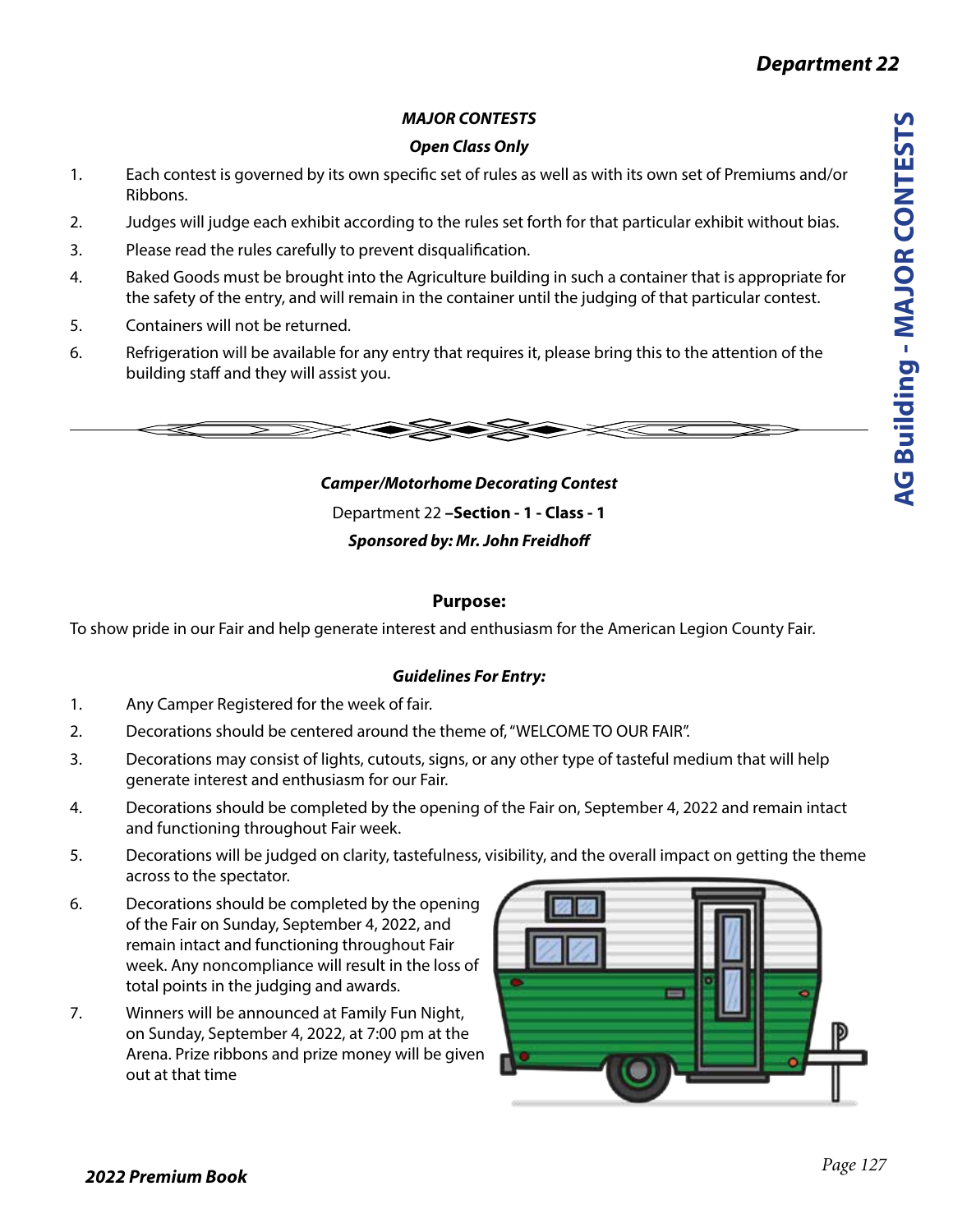# *Pennsylvania's Incredible Angel Food Cake Contest PREMIUMS: 1st \$25.00 2nd \$15.00 3rd \$10.00*

# Department 22 - **Section 3 - Class 2 - 2022 Pennsylvania's Incredible Angel Food Cake Contest**

|    | Pennsylvania's<br><b>INCREDIBLE!</b><br><b>Angel Food Cake Contest</b><br><b>Incredible</b><br>Pennsylvania's Egg Farmer                                                                                                                                                                                                                               |
|----|--------------------------------------------------------------------------------------------------------------------------------------------------------------------------------------------------------------------------------------------------------------------------------------------------------------------------------------------------------|
|    | <b>ANGEL FOOD CAKE CONTEST RULES</b>                                                                                                                                                                                                                                                                                                                   |
|    | 1. Open to any individual amateur baker who is a Pennsylvania resident. One entry per                                                                                                                                                                                                                                                                  |
|    | person.<br>2. Entrants may NOT have won 1st place in this Angel Food Cake contest at any other<br>fair in 2022.                                                                                                                                                                                                                                        |
|    | 3. Entire entry must be <b>made from scratch</b> . No pre-packaged ingredients may be used (ex:<br>pre-made mixes, cookie dough, pie crust, frosting, etc.) All ingredients and decorations must be                                                                                                                                                    |
|    | edible.<br>4. Pennsylvania produced $\&$ packed eggs are requested to be used, if possible. Please                                                                                                                                                                                                                                                     |
| 5. | look for the PEQAP or PA packaging dates on the carton.<br>The entire cake entry must be submitted for judging on cardboard or other food safe<br>disposable setting. (All pans, plates and dishes are considered to be disposable and will not be<br>returned.)                                                                                       |
|    | 6. Recipe(s) listing the ingredients and the preparation instructions must be submitted with<br>the entry (printed on one-side of $8-1/2$ " x 11" size paper). Entrant's name, address and<br>phone number must be printed on the back of all the pages. (All recipes and cakes will become                                                            |
|    | the property of the Fair or PA Farm Show and will not be returned.)<br>7. Refrigeration is NOT available at the Fair or PA Farm Show. Entries that require<br>refrigeration after baking must indicate so in the recipe. Those entries will not be sold,<br>auctioned, or otherwise distributed for consumption after judging for food safety reasons. |
|    | 8. Judging will be based on the following criteria:                                                                                                                                                                                                                                                                                                    |
|    | 30 points<br>Flavor (smell, taste, flavoring)<br>25 points<br>Inside Characteristics (texture & lightness)                                                                                                                                                                                                                                             |
|    | Overall Appearance (surface, size, color)<br>20 points                                                                                                                                                                                                                                                                                                 |
|    | 15 points<br>Creativity                                                                                                                                                                                                                                                                                                                                |
|    | 10 points<br>Topping, Icing or Decoration                                                                                                                                                                                                                                                                                                              |
|    | FAIR PRIZES: $1^{st} = $25$ $2^{nd} = $15$ $3^{rd} = $10$                                                                                                                                                                                                                                                                                              |
|    | First Place Winner is eligible for the 2023 PA Farm Show competition.                                                                                                                                                                                                                                                                                  |
|    | Premiums for the 2023 PA FARM SHOW competition<br>First Place - \$500.00 Second Place - \$250.00 Third Place - \$100.00<br>Fourth Place - Rosette Ribbon<br>Fifth Place - Rosette Ribbon                                                                                                                                                               |
|    | Sponsors: Pennsylvania's Egg Farmers & PA State Association of County Fairs                                                                                                                                                                                                                                                                            |

2022 Participating Fair and 2023 PA Farm Show Contest Rules *PSACF Release: February 2022*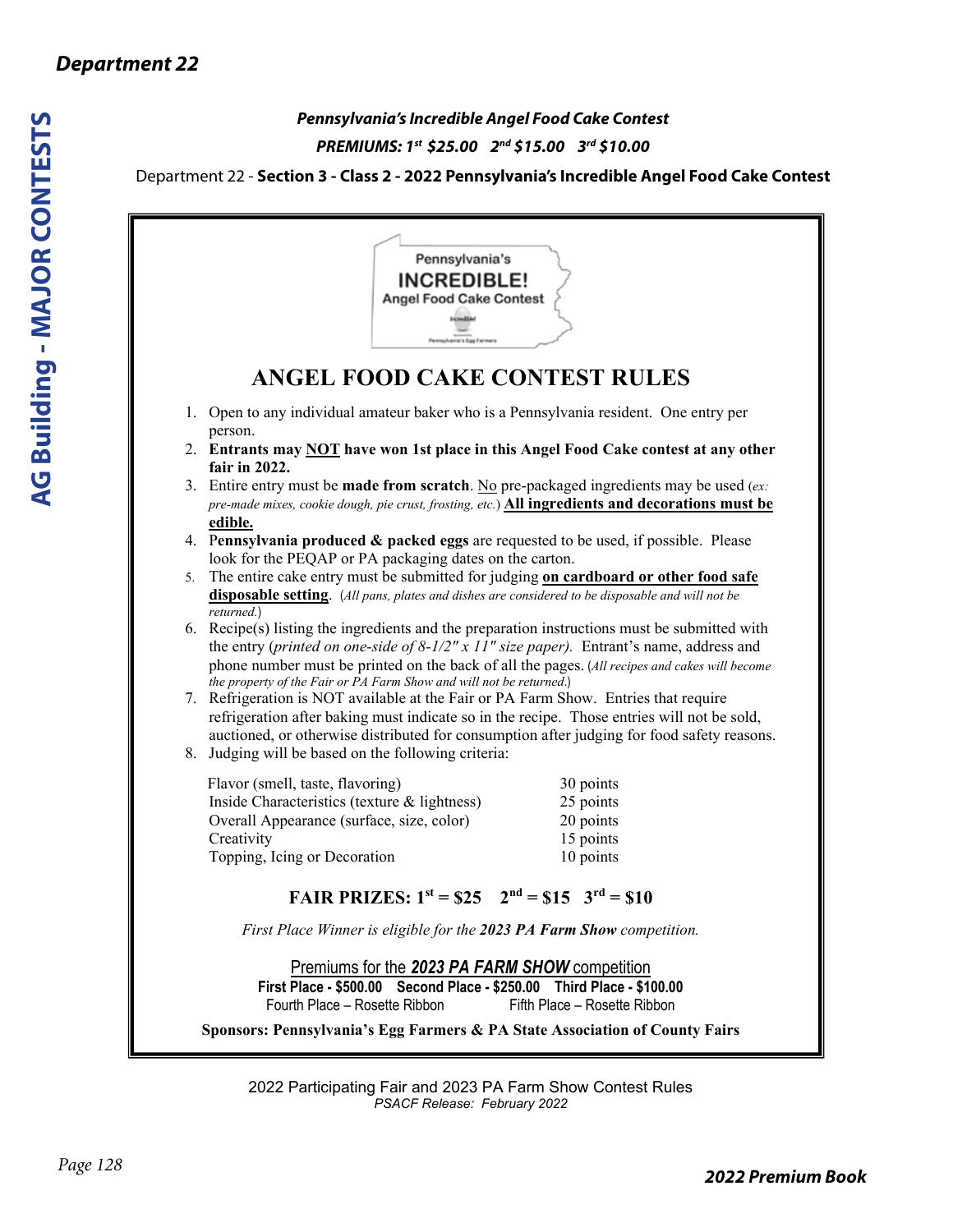# *Blue Ribbon Apple Pie Contest*

*PREMIUMS: 1st \$20.00*  

**Department 22 - Section 3 - Class 3 - 2022 Blue Ribbon Apple Pie Contest** 



1. Open to any individual **amateur** baker who is a Pennsylvania resident. One entry per person. 2. **Entrants may NOT have won 1st place in this Blue Ribbon Apple Pie contest at any other fair in 2022.**

- 3. Entire entry must be **made from scratch**. No pre-packaged ingredients may be used (*ex: pre-made mixes, cookie dough, pie crust, frosting, etc.*) **All ingredients and decorations must be edible.**
- 4. Recipe **must include at least 60% apples in the filling**. It does not need to be a "traditional" two crusted apple pie and it can have a variety of fillings.
- 5. The entire pie must be submitted for judging in a food safe disposable pie pan. *(All pans, plates and dishes are considered to be disposable and will not be returned.)*
- *6.* The recipe for the pie and pie crust must be submitted with the entry. It should be submitted on one side of  $8\frac{1}{2}$ " by 11" paper. The recipe must list all the ingredients, quantities, and the preparation instructions. Entrant's name, address and phone number must be printed on the back side of all the pages. *(All recipes and pies will become the property of the Fair or PA Farm Show and will not be returned.)*
- 7. Refrigeration is not available at the Fair or PA Farm Show. Entries that require refrigeration after baking must indicate so in the recipe. Those entries will not be sold, auctioned or otherwise distributed for consumption after judging for food safety reasons.

| 8. Judging will be based on the following criteria: |            |  |
|-----------------------------------------------------|------------|--|
| Flavor                                              | 30 points  |  |
| Filling: consistency, doneness, moistness & flavor  | 25 points  |  |
| Crust: color, flavor, texture doneness              | 20 points  |  |
| <b>Overall Appearance</b>                           | 15 points  |  |
| Creativity                                          | 10 points  |  |
| TOTAL                                               | 100 Points |  |

Creativity is essential to a varied competition. Do not limit your contest to a "traditional" two-crusted apple pie. We are looking for a variety of fillings in the pies; the pie must include at least 60% apples in the filling.

The recipe for the pie and pie crust will also need to be submitted when entering at the Pennsylvania Farm Show.

Each Fair must submit the Contest Summary Report verifying the winning apple pie baker. This person will then be eligible to enter the state competition at the 2023 Farm Show and will receive the Official Certification Form from the PA Fairs Special Baking Contest Committee.

*NOTE: If an individual has already won 1st place at another fair in 2022 for this Blue Ribbon Apple Pie contest, that individual is now considered qualified through that Fair to compete at the 2023 PA Farm Show and is no longer eligible to enter this contest at any upcoming Fairs.* 

*First Place Winner is eligible for the 2023 PA Farm Show competition.* 

Premiums for the *2023 PA FARM SHOW* competition **First Place - \$500.00 Second Place - \$250.00 Third Place - \$100.00**  Fourth Place – Rosette Ribbon Fifth Place – Rosette Ribbon

2022 Participating Fair and 2023 PA Farm Show Contest Rules *PSACF Release: February 2022*  **Sponsor: PA State Association of County Fairs**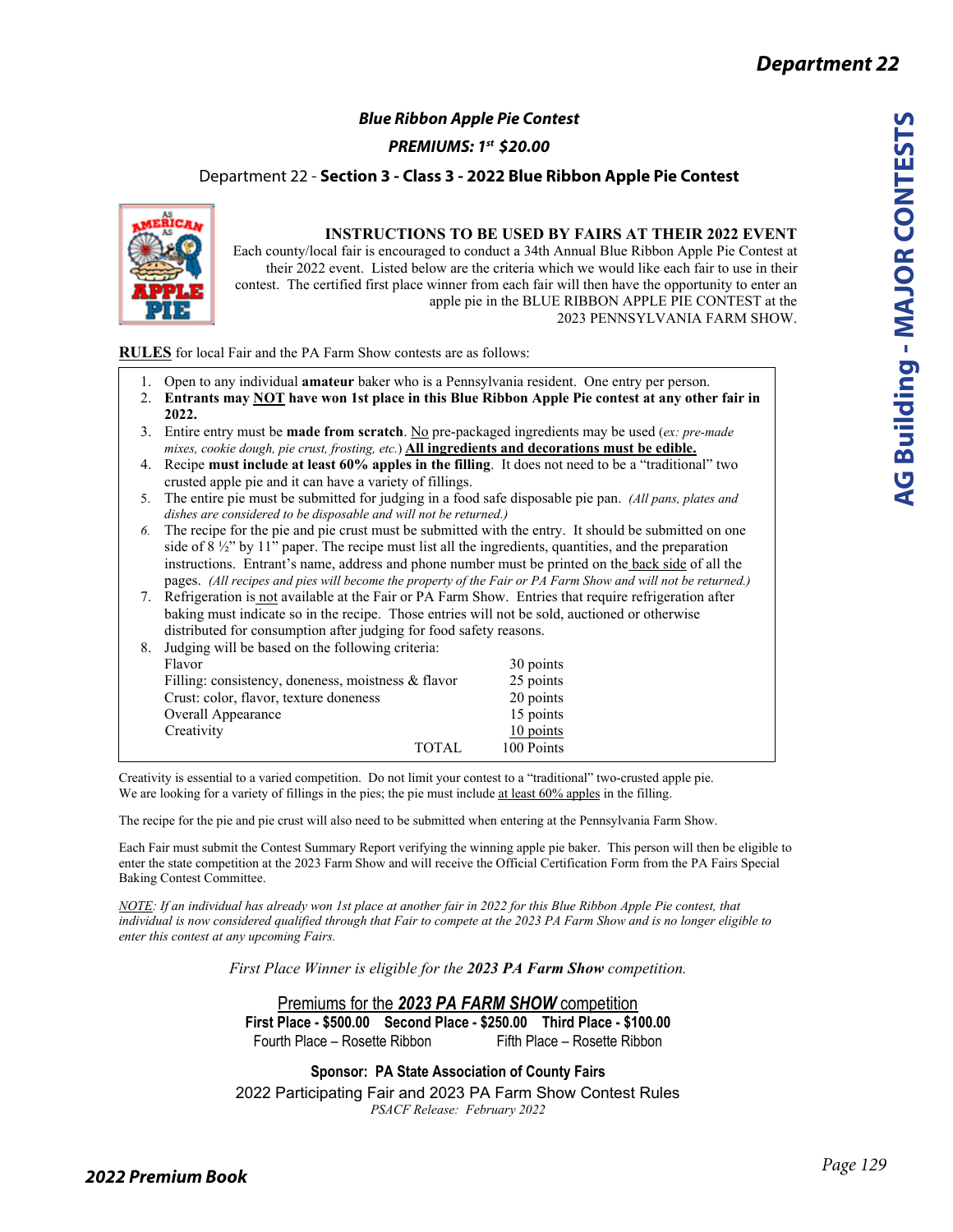# *Homemade Chocolate Cake Contest*

### *PREMIUMS: 1st \$20.00*

Department 22 **- Section 3 - Class 4 - 2022 PA Preferred Chocolate Cake Baking Contest**

*2022 HOMEMADE CHOCOLATE CAKE CONTEST*  **RULES:**  1. Open to any individual **amateur** baker who is a Pennsylvania resident. One entry per person. 2. **Entrants may NOT have won 1st place in this Homemade Chocolate Cake contest at any other fair in 2022**. 3. Entire entry must be **made from scratch**. No pre-packaged ingredients may be used (*ex: pre-made mixes, cookie dough, pie crust, frosting, etc.*) **All ingredients and decorations must be edible.** 4. Cake recipe **must feature chocolate or cocoa** as a main ingredient. 5. Entry must be **a layered chocolate cake**. 6. Entry **must be frosted** and frosting must also be made from "scratch" (*no pre-packaged frosting*). 7. The entire cake entry must be submitted for judging **on cardboard or other food safe disposable setting**. (*All pans, plates and dishes are considered to be disposable and will not be returned*.) 8. Recipes must be submitted with the entry, printed on one side of 8-1/2" x 11" paper. Recipe must list all ingredients, quantities, and the preparation instructions. Entrant's name, address and phone number must be printed on the back side of all the pages. (*All recipes and cakes will become the property of the Fair or PA Farm Show and will not be returned*.) 9. Refrigeration is not available at the fair or PA Farm Show. Entries that require refrigeration after baking must indicate so in the recipe. Those entries will not be sold, auctioned or otherwise distributed for consumption after judging for food safety reasons. 10. **Judging Criteria**: **Flavor . . . . . . . . . . . . . . . . . . . . . . . . . . . . 30 points** *(aroma, taste, good balance of flavorings)* **Texture . . . . . . . . . . . . . . . . . . . . . . . . . . . 25 points**  *(moist and tender crumb; not soggy or dry)* **Inside Characteristics . . . . . . . . . . . . . . . . 20 points**  *(even grain, evenly baked; free from air pockets)* **Outside Characteristics . . . . . . . . . . . . . . . 15 points** *(consistent shape/size/surface; overall appeal)*  **Frosting . . . . . . . . . . . . . . . . . . . . . . . . . . . 10 points**  *(taste, texture, even color)* **TOTAL 100 points** *First Place Winner is eligible for the 2023 PA Farm Show competition.*  Premiums for the *2023 PA FARM SHOW* competition **First Place - \$500.00 Second Place - \$250.00 Third Place - \$100.00**  Fourth Place – Rosette Ribbon Fifth Place – Rosette Ribbon

**Sponsor: PA State Association of County Fairs**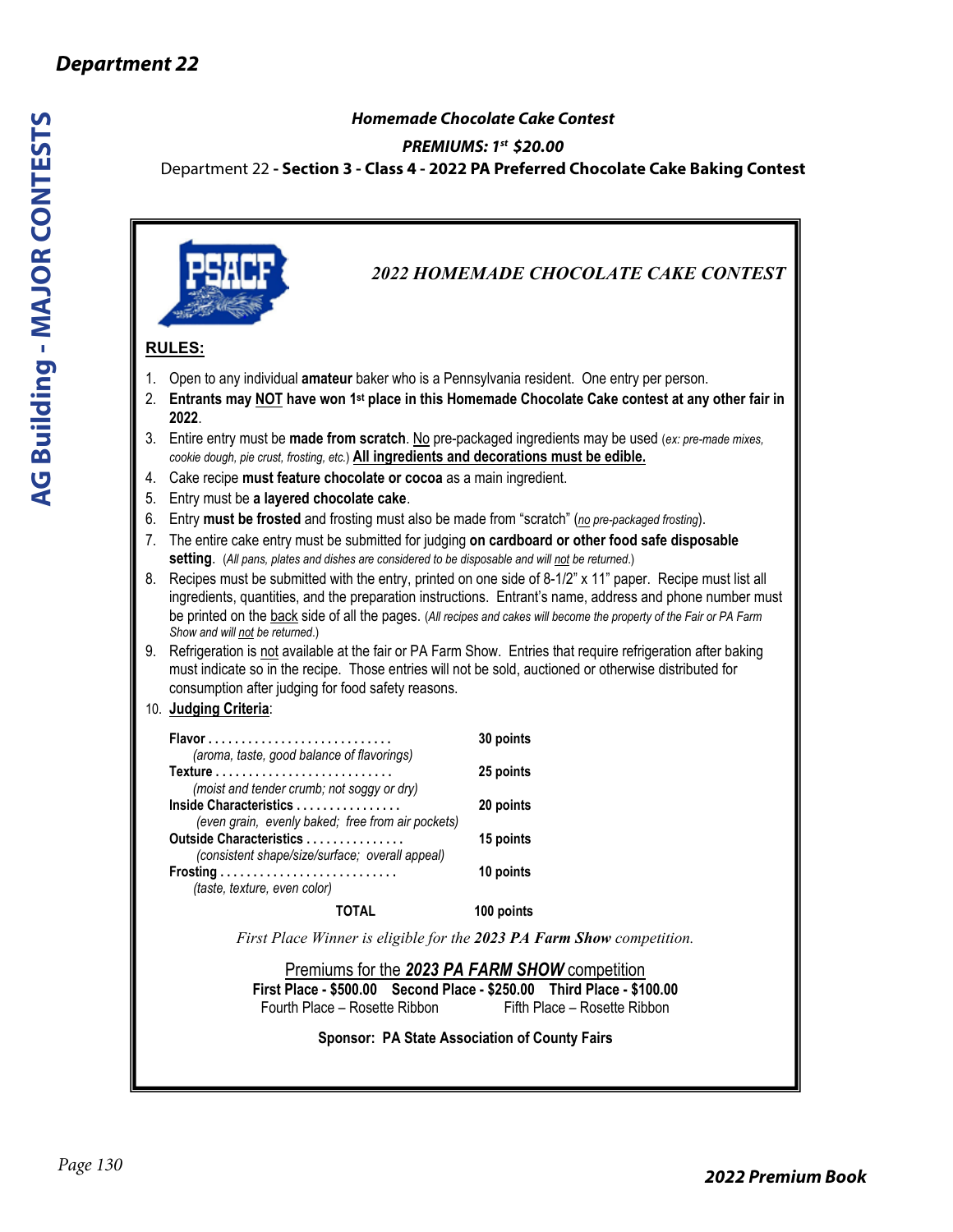*PA Preferred Chocolate Cookie, Brownie Bar Junior Baking Contest PREMIUMS: 1st \$20.00 2nd \$15.00 3rd \$10.00*

Department 22 - **Section 3 - Class 5 - 2022 PA Preferred Chocolate Cookie, Brownie Bar Baking Contest**



# **2022 PA Preferred® Junior Baking Contest Cookies, Brownies and Bars**

The goal of the PA Preferred® Baking Contest is to encourage young people across the Commonwealth to participate in Pennsylvania's agricultural fairs by showcasing Pennsylvania grown and produced products in their contest entries.

#### **RULES:**

- 1. Open to any individual **amateur** baker (ages 8 through 18 at the time of the fair's contest) who is a Pennsylvania resident. One entry per person.
- **2. Entrants may NOT have won 1st place in this PA Preferred® Junior Baking contest at any other fair in 2022.**
- 3. Entry must be **six (6) individual sized portions** of the baked entry item.
- 4. Entire entry must be **made from scratch**. No pre-packaged ingredients may be used (*ex: pre-made mixes, cookie dough, pie crust, frosting, etc.*). **All ingredients and decorations must be edible.**
- 5. At least two (2) PA Preferred**®** or locally purchased ingredients must be used in the recipe. Some examples of qualifying ingredients include grains (*such as oats or flour)*, butter, milk, eggs, fruits and/or vegetables.
- 6. **A PA Preferred® logo is not required** because not all PA Preferred**®** products carry the label. The name of the ingredient and the source is sufficient (see attached example). Contact RA-AGPAPreferred@pa.gov for any assistance with qualifying ingredients.
- 7. Entry must be submitted for judging **on a food safe disposable setting**. (*All pans, plates and dishes are considered to be disposable and will not be returned.*)
- 8. Recipe(s) must be submitted with the entry, printed on one side of 8-1/2" x 11" paper. Recipe must list all ingredients, quantities, and the preparation instructions. **The name of each PA Preferred® ingredient or locally purchased ingredient must be clearly listed clearly along with the source that made/grew the product** (*ex: PA Preferred Milk – Galliker's brand or Apples - Smith Farm Orchard*). Entrant's name, age, address and phone number must be printed on the back side of all the pages. (*All recipes and cookies-brownies-bars will become the property of the Fair or PA Farm Show and will not be returned.*)
- 9. Refrigeration is not available at the fair or PA Farm Show. Entries that require refrigeration after baking must indicate so in the recipe. Those entries will not be sold, auctioned or otherwise distributed for consumption after judging for food safety reasons.

#### 10. **Judging Criteria**:

| 30 points |
|-----------|
| 25 points |
| 20 points |
| 15 points |
| 10 points |
|           |

**TOTAL 100 points** 

### **FAIR PRIZES: 1st = \$20 2nd = \$15 3rd = \$10**

*First Place Winner is eligible for the 2023 PA Farm Show competition.* 

Premiums for the *2023 PA FARM SHOW* competition **First Place - \$500.00 Second Place - \$250.00 Third Place - \$100.00**  Fourth Place – Rosette Ribbon Fifth Place – Rosette Ribbon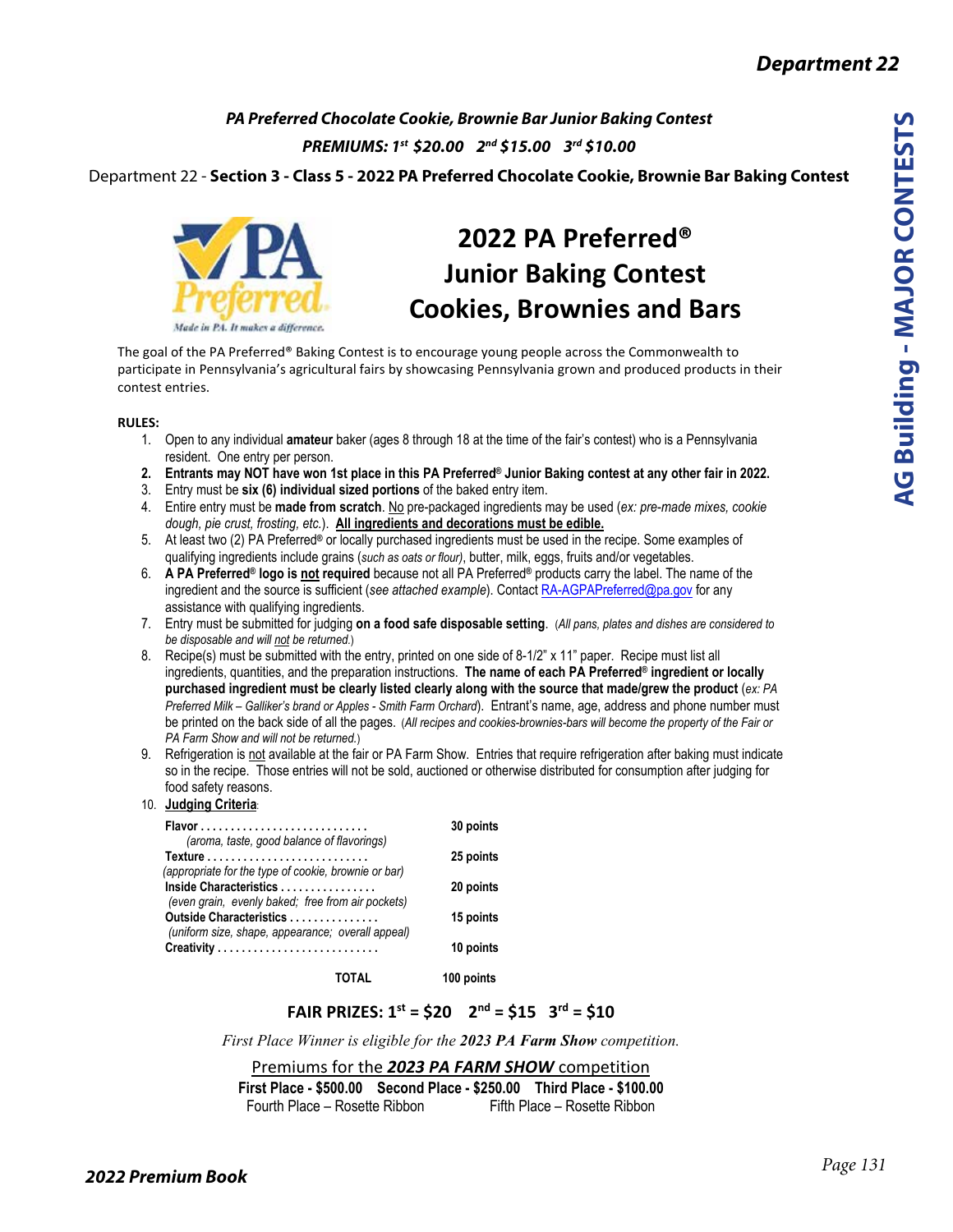# *Department 22*

# *PA Preferred Chocolate Cookie, Brownie Bar Baking Contest*

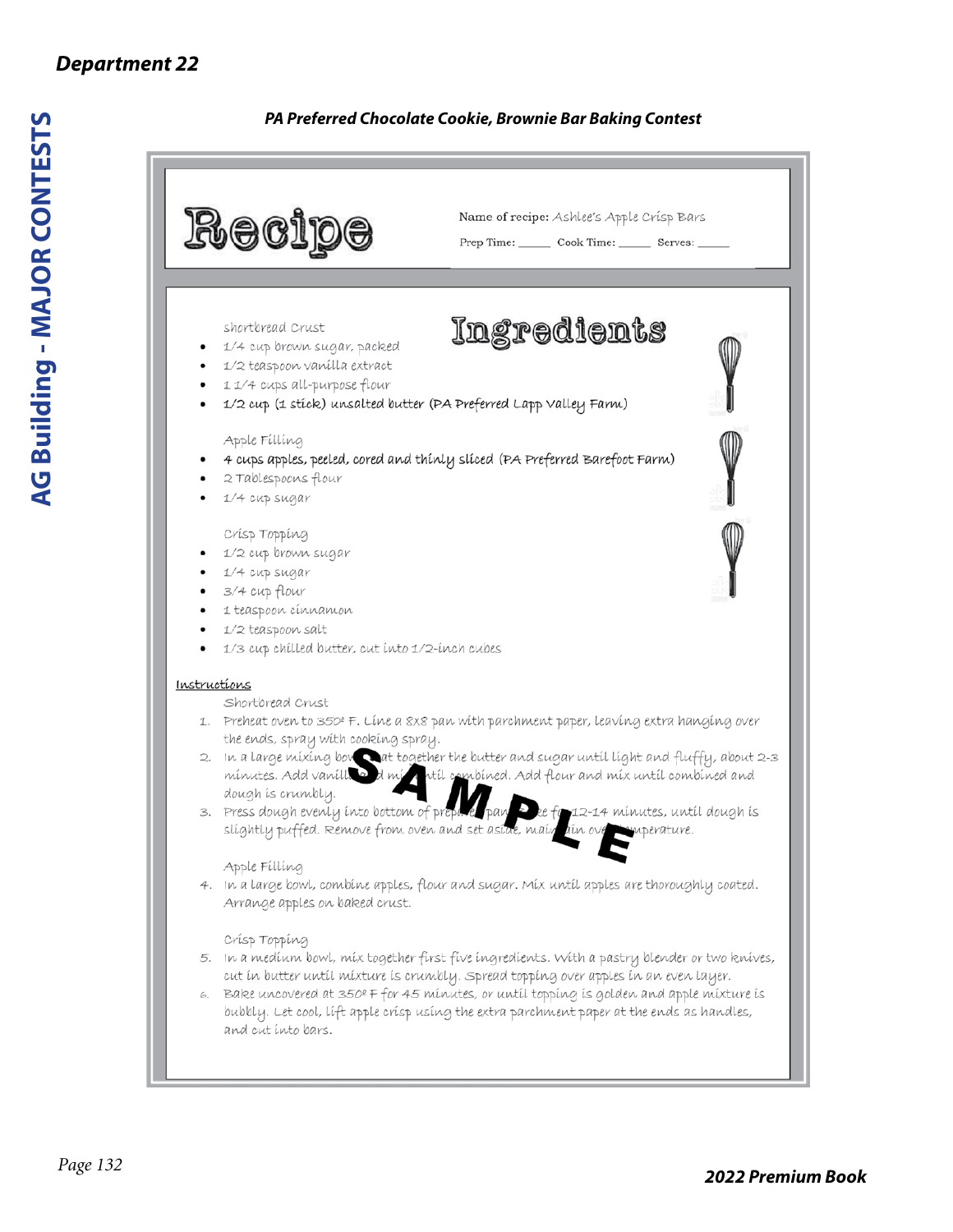# *Youth Poster Contest*

# **Winner from each age group will compete in the State Competition.**

All posters will become the property of the Pennsylvania Department of Agriculture for possible future promotional activities at the PA Farm Show and PA State Association of County Fairs. Any duplication of posters from previous years will be disqualified. Posters will not be returned.

- 1. Only one poster may be submitted per exhibitor per age group. Exhibitors must be in these age groups as of June 1 of the current fair season to qualify.
- 2. The poster size must be either  $14 \times 22$  or  $14 \frac{1}{2} \times 22$  inches. Other sizes will not be accepted for judging.
- 3. This year's theme is *"Harvesting More"* inspiring stories of our powerful Agriculture Industry. Contestants are asked to submit artwork that highlights the future of Pennsylvania agriculture by showcasing innovative projects, sustainable practices, empowered agriculturalists, engaged youth.
- 4. Only one poster per exhibitor.
- 5. Posters will be evaluated on use of the theme, visual appearance and creativity in relation to the exhibitor's age.
- 6. Premium checks at the state competition are: 1<sup>st</sup> place \$100,  $2^{nd}$  place \$75,  $3^{rd}$  place \$50. These checks will be presented by the Pennsylvania Department of Agriculture to the winners in each age category.

# *Premium: 1st \$10.00*

# Department 22 - **Section 3**

| <b>Class</b> |                                               |
|--------------|-----------------------------------------------|
| 6.           | Ages 8-11 As of June 1st of the current year. |
| 7.           | Ages 12-14 As of June 1st of the current year |
| 8.           | Ages 15-18 As of June 1st of the current year |



# *Pedal Tractor Pull*

Pedal tractor pull will be held on Saturday (the last day of the Fair) at 1:00. Separate entry forms provided.

# *PREMIUMS: 1st Ribbon 2nd Ribbon 3rd Ribbon 4th Ribbon 5th Ribbon*

# Department 22 - **Section 3**

| <b>Class</b> |                           |
|--------------|---------------------------|
| 9.           | Boys, 3 – 4 Years Of Age  |
| 10.          | Girls, 3 - 4 Years Of Age |
| 11.          | Boys, 5 - 6 Years Of Age  |
| 12.          | Girls, 5 – 6 Years Of Age |
| 13.          | Boys, 7 - 8 Years Of Age  |
| 14.          | Girls, 7 – 8 Years Of Age |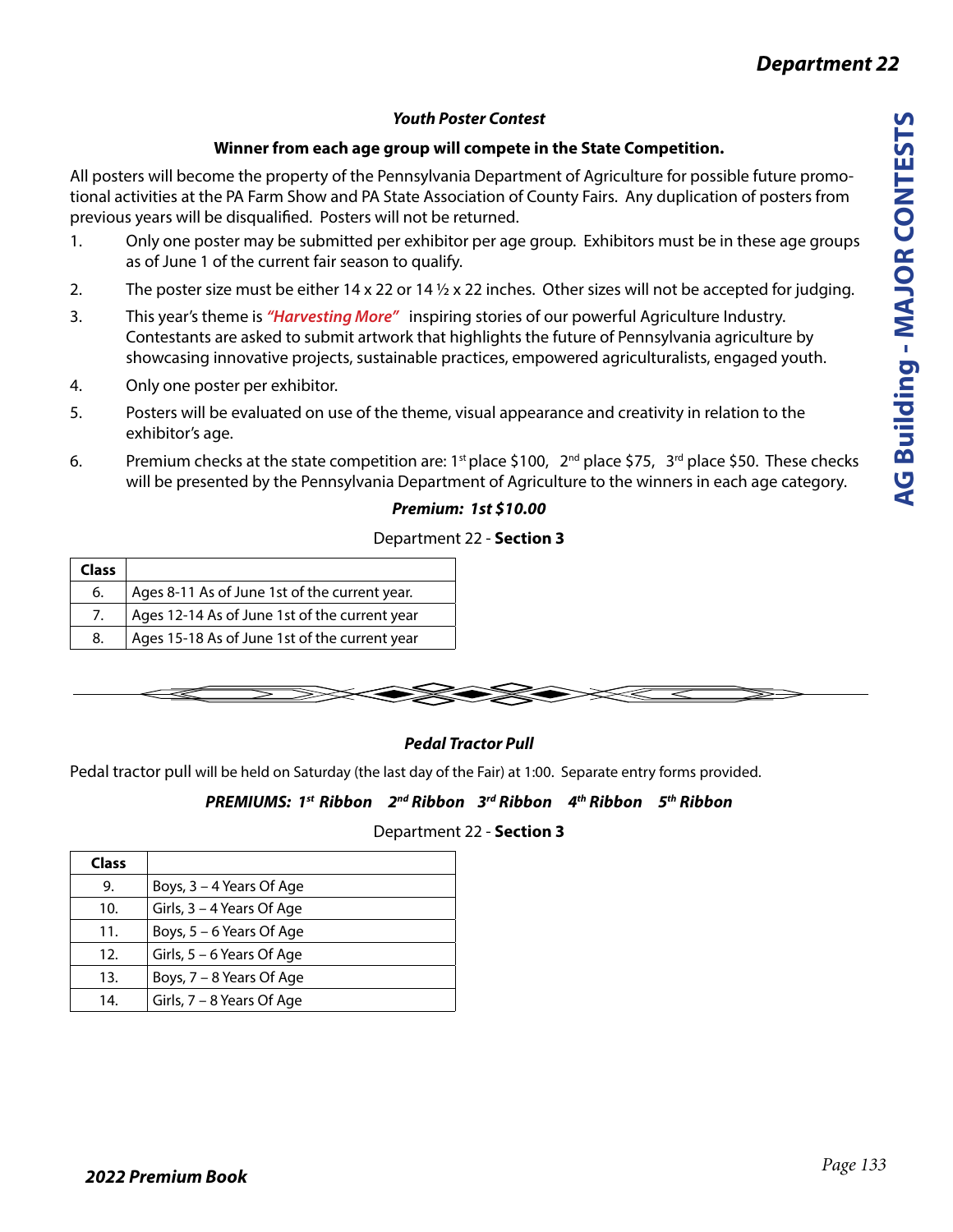### *Handcrafted Major Contests*

1. Only one entry may be submitted per exhibitor.

#### *PREMIUMS: 1st \$10.00 2nd Ribbon 3rd Ribbon*

Department 22 - **Section 3**

#### **Class**

*Department 22*

- 15. **SCARECROW** Must be self-standing no smaller than 3' or taller than 6'. Snowman may be made of any material
- 16. **WINDOW PANE CONTEST** Must be an original creation using the window pane (single or multiple panes) from  $\frac{1}{2}$  of a double window whether it be old or new.
- 17. **PALLET CRAFT** A Pallet craft of your choice.
- 18. **RUSTIC PORCH SIGN**



#### *Crop Art*

#### Department 22 - **Section 3 - Class 18**

This contest calls for entrants to create a piece of artwork entirely out of dry seeds and beans. Entries in this category would include but are not limited to portraits, landscapes, and other pictures that would normally be painted.

 The natural color of the seeds and beans provides the only pigment to the pictures as no paint or dyes are allowed.

#### *THE FOLLOWING FACTORS ARE USED FOR JUDGING:*

- **OVERALL ARTISTIC MERIT,**
- • CLEVERNESS OF SUBJECT,
- TECHNIOUE,
- • ORIGINALITY, and
- SKILL.
- 1. Only one entry may be submitted per exhibitor.
- 2. Only seeds and beans that are used for crops that can be grown in Pennsylvania may be used.
- 3. No portion of the seedpod is to be used in the artwork.
- 4. The artwork is to be completely and exclusively created from whole and unadulterated naturally colored seeds and beans.
- 5. Seeds should be affixed permanently to the flats stiff surface such as foam core with a clear or invisible adhesive. A clear protective finish may be applied.
- 6. Seeds may be layered or partially layered on top of one another.
- 7. Crop Art pictures maybe any size or shape but no bigger than  $14\frac{1}{2}$  x 22". Other sizes will not be accepted for judging. It is not necessary that the board be rectangular. Pictures may have frames but frames are not required. There should not be glass or plastic covering the artwork.

*PREMIUMS: 1st \$10.00 2nd Ribbon 3rd Ribbon*

Department 22 - **Section 3 - Class 18**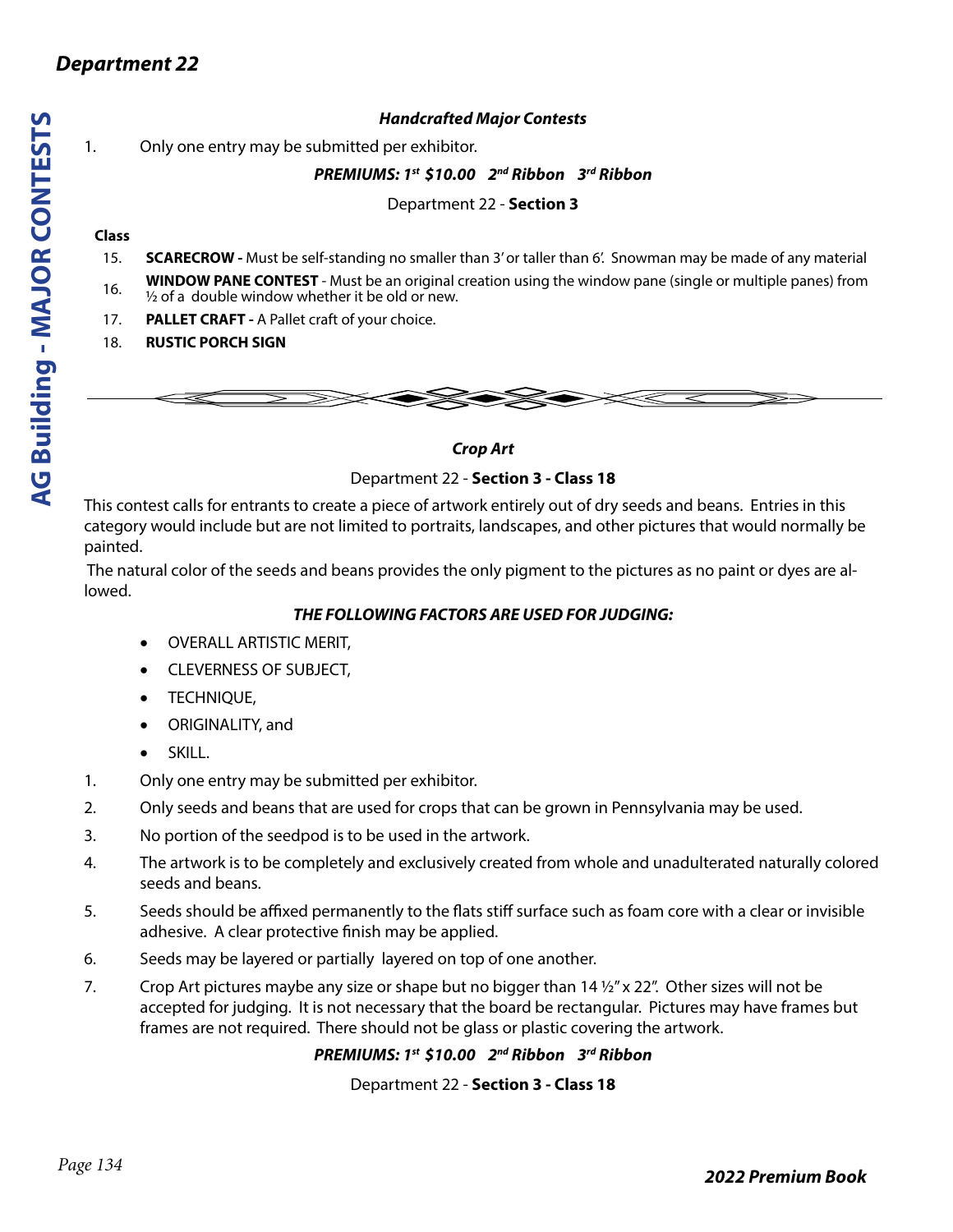# *Hay Hauling Contest*

# *Monday, approximately, 7:30 PM, Following the Horse Show*

# **Raymond Niebauer – Coordinator**

The course will be set and reviewed the day of the contest. Teams will load hay bales onto the bed of a Pick-Up Truck and drive through an obstacle course set up in the Arena. THE BEST TIME WILL WIN!

# **Entry Fee: \$15.00 Per Team**

# **Teams must be pre -registered with entry fee paid.**

# **Teams will be picked "First Come First Served" by date.**

# **RULES**

- 1. The team name must be submitted with each contestant registration. To be eligible for premium payout each contestant must submit a complete registration form.
- 2. Teams must consist of 3 members: One must be female and One the age of 17 or under
- 3. The truck bed must be the regular 6 or 8 foot bed. Flat beds will not be permitted.
- 4. Seat belts must be worn whenever the vehicle is in motion.
- 5. Drivers must be legally licensed to drive and have valid registration and insurance.
- 6. The course will consist of 42 Bales of Hay.
- 7. Lost bales will have a one minute penalty, and any un-retrieved bales will have a two minute penalty.
- 8. Contestants may only participate on 1 team.

# *PREMIUMS: 1st \$45.00*

# Department 22 - **Section 3 - Class 30**

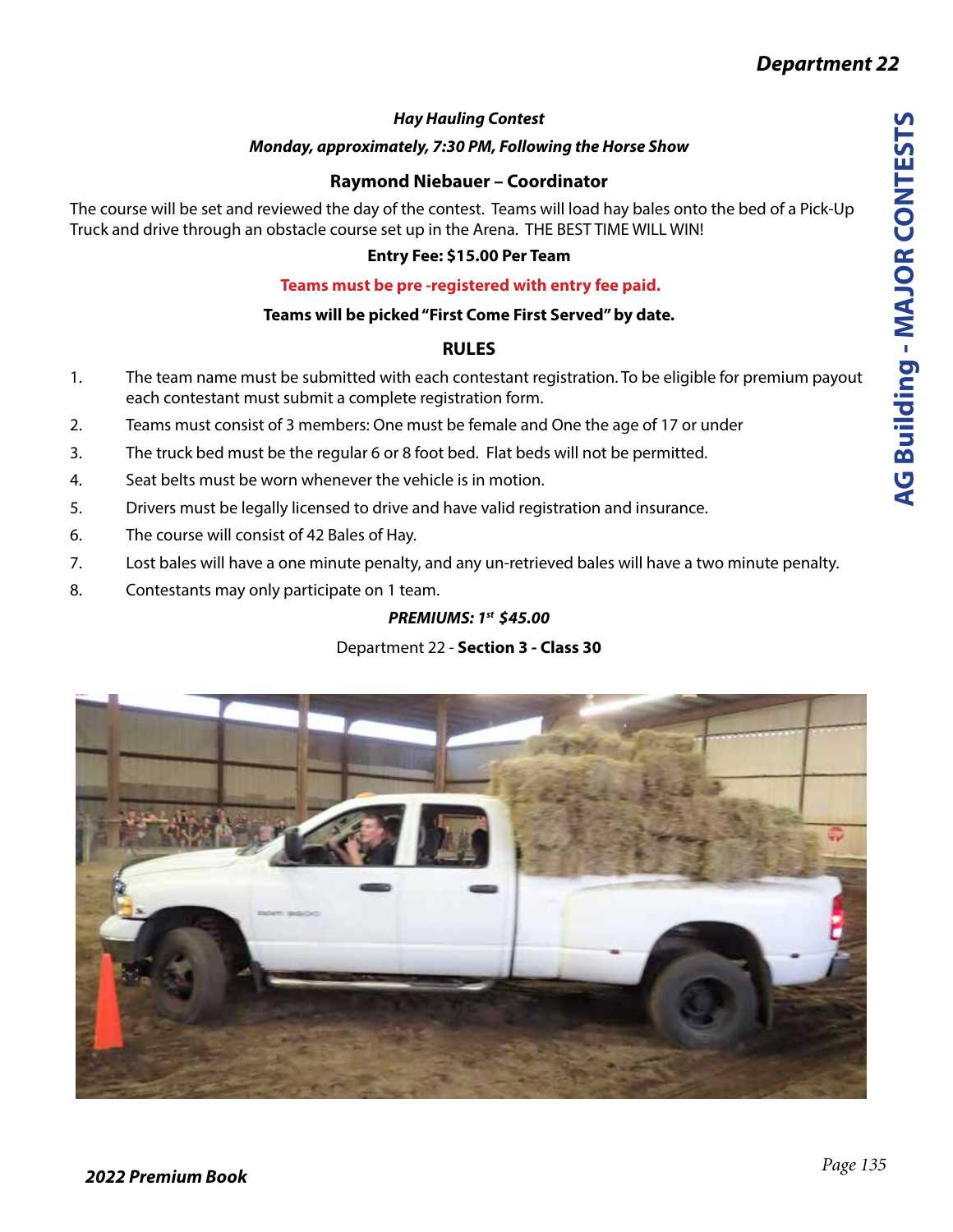# *Stone-boat (Wood Sled) Hay Hauling Contest*

*Saturday, 6:00 PM*

# **Jason Schrader – Coordinator**

# **Rules – YOUTH ONLY**

To be eligible for premium payout each contestant must submit a complete registration form. Teams must consist of 2 members ages 8-15.

# **Registration fee \$10.00 per Team**

# **Teams must be pre -registered with entry fee paid.**

# **Teams will be picked "First Come First Served" by date.**

# **Garden Tractors:**

- 1. Any Year, 15 HP or less
- 2. Garden tractors may participate more than twice but with different team members.
- 3. Contestants may only participate once.
- 4. Garden tractors will use 3 bales of hay.

Department 22 - **Section 3 - Class 31**

*PREMIUMS: 1st \$10.00*



*Power Wheels Demo Derby Saturday After the Pedal Tractor Pullth*

Four (4) balloons will be attached by staff. The object is to pop balloons. The last one left with the most balloons is the winner.

Powers are to be taken to the livestock gate on Saturday at 12:30. You will be met at the gate and the unit will be taken to the tent in front of the sheep barn.

### **RULES**

- 1. At all times remember this is for kids!!
- 2. Any regular electric Power Wheels is allowed.
- 3. Pictures of the participant might be used on social media.
- 4. Kids 3-8 years of age may participate.
- 5. All Participates must be accompanied by an adult.
- 6. All doors and tailgates must be strapped shut. No sharp edges. Use zip ties or duct tape or other flexible product for making them stay shut.
- 7. Decorative changes can be made to the Power Wheel to make it look like a derby car; however, there can be no reinforcement to the power wheel. Changes and additions are only decorative.
- 8. Each heat will be given 5-minute time limit. If at the end of the heat, there is more than one contestant with balloons un-popped; heat will be declared a tie.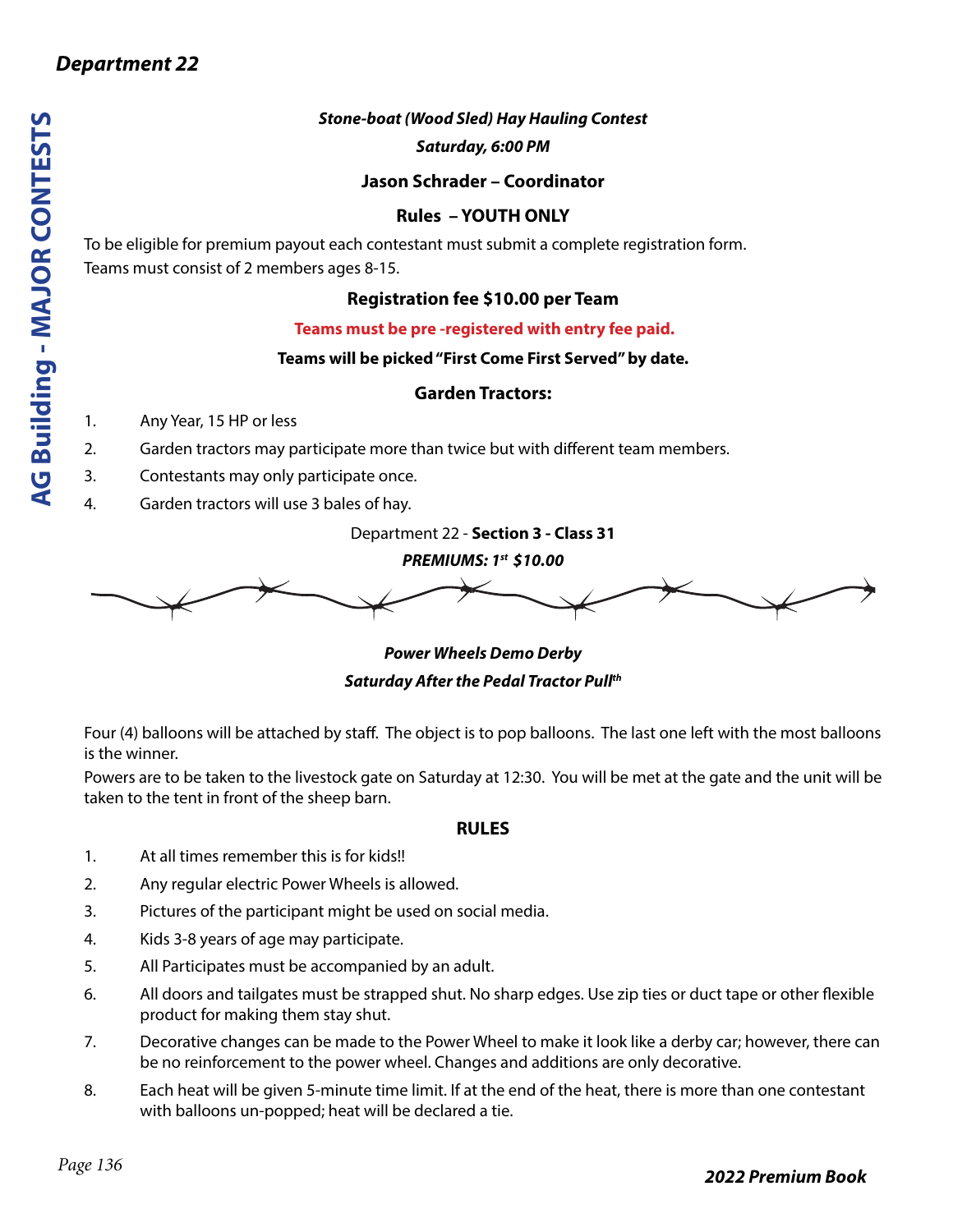- 9. Vehicles may NOT be raised or lowered. They must be the stock height that came from the store.
- 10. If a child gets out of the power wheels during the event, that child is disqualified.
- 11. No One Is Allowed To Change Batteries During The Demo.
- 12. If vehicle has more than one speed, low speed must be used. - In **both Stock & Modified**
- 13. Helmets must be worn. A bicycle helmet is ok.



- **14. NO PASSENGERS.**
- **15. The American Legion County Fair does not accept any responsibility for any damages that may occur to the power wheels.**
- **16. We are not responsible for any injuries that may occur during the event or on the grounds.**
- **17. No Vehicles Shall be stationary!** Any vehicle stopped longer than 15 seconds will be considered inoperable, and will be disqualified.

#### *Stock Class*

- 1. Derby is limited to 6 or 12-volt power wheel.
- 2. Motors must remain stock.
- 3. Stock tires only. Tires may be covered with duct tape to prevent them from cracking or breaking. No screws in tires, no chains, etc.

### *PREMIUMS: 1st Ribbon 2nd Ribbon 3rd Ribbon 4th Ribbon 5th Ribbon*

Department 22 *- Section 3*

| Class | Stock Class           |
|-------|-----------------------|
| 32.   | $ 3 - 5$ Years Of Age |
| 33.   | 6 – 8 Years Of Age    |

# *Modified Class*

- 1. Modified Class any changes may be made. That includes the batteries, tires, & etc.
- 2. Seat belts **MUST BE WORN**.
- 3. Decorative changes can be made to the Power Wheel to make it look like a derby car; however, there can be no reinforcement to the power wheel. Changes and additions are only decorative.

# *PREMIUMS: 1st Ribbon 2nd Ribbon 3rd Ribbon 4th Ribbon 5th Ribbon*

### Department 22 *- Section 3*

| Class | Modified Class       |
|-------|----------------------|
| -34.  | $3 - 5$ Years Of Age |
| 35.   | 6 - 8 Years Of Age   |